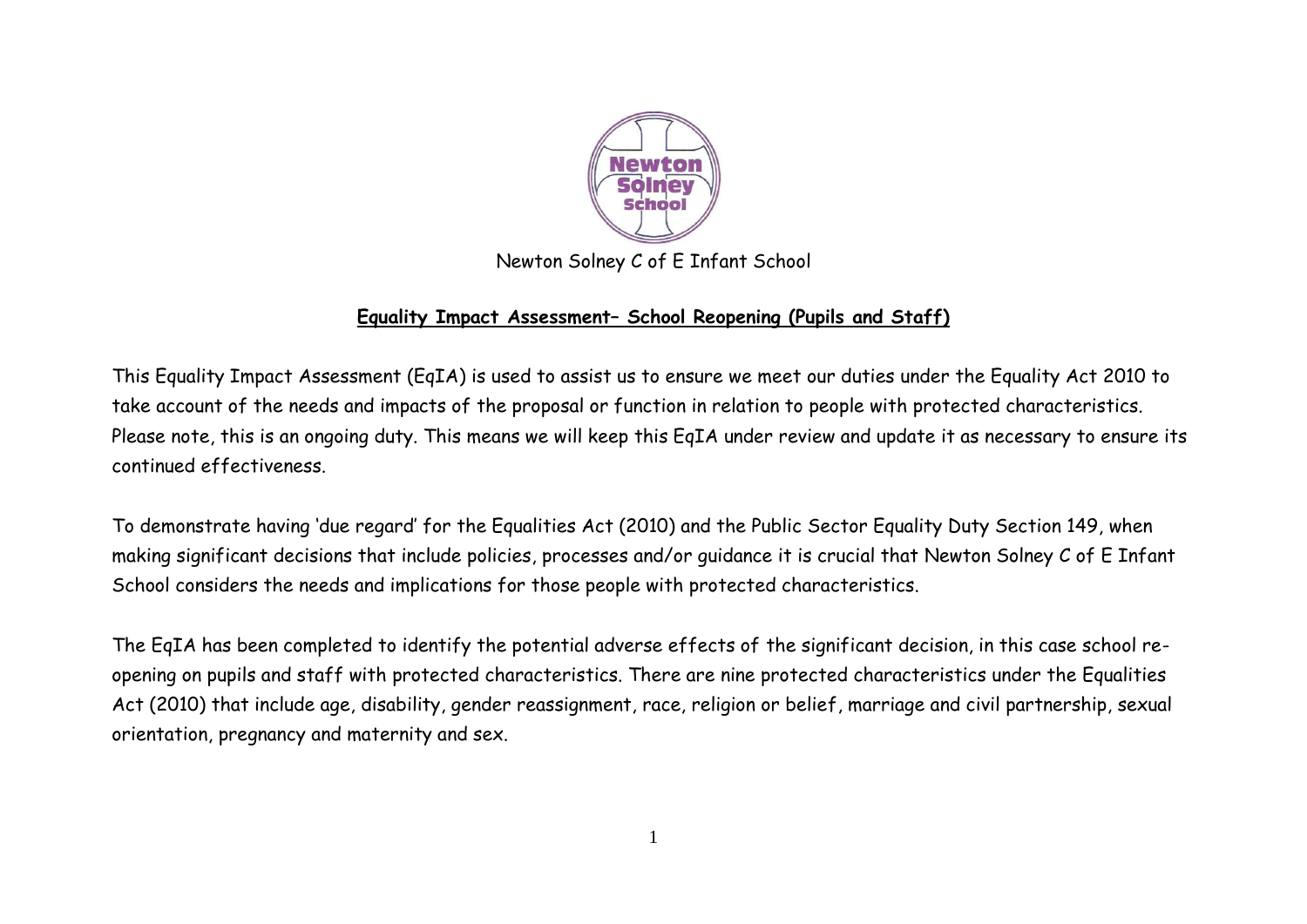We are mindful of the emerging data and evidence of the disproportionate adverse effects of COVID-19 on people with protected characteristics specifically Gender, Black, Asian, and Minority Ethnic (BAME) groups, Disabled People and Older People. These impacts must be born in mind when making the decision for the wider re-opening of schools.

The Equality Impact Assessments refer to a number of COVID-19 Individual and Workforce Risk Assessments.

Guidance used in assessment of Impact and identification of Reasonable Adjustments:

- Risk Reduction Framework for NHS Staff at risk of COVID-19 infection [https://www.fom.ac.uk/covid-19/update-risk](https://www.fom.ac.uk/covid-19/update-risk-reduction-framework-for-nhs-staff-at-risk-of-covid-19-infection)[reduction-framework-for-nhs-staff-at-risk-of-covid-19-infection](https://www.fom.ac.uk/covid-19/update-risk-reduction-framework-for-nhs-staff-at-risk-of-covid-19-infection)
- Guidance on shielding and protecting people who are clinically extremely vulnerable from COVID-19 [https://www.gov.uk/government/publications/guidance-on-shielding-and-protecting-extremely-vulnerable-persons-from](https://www.gov.uk/government/publications/guidance-on-shielding-and-protecting-extremely-vulnerable-persons-from-covid-19/guidance-on-shielding-and-protecting-extremely-vulnerable-persons-from-covid-19)[covid-19/guidance-on-shielding-and-protecting-extremely-vulnerable-persons-from-covid-19](https://www.gov.uk/government/publications/guidance-on-shielding-and-protecting-extremely-vulnerable-persons-from-covid-19/guidance-on-shielding-and-protecting-extremely-vulnerable-persons-from-covid-19)
- People at higher risk from coronavirus<https://www.nhs.uk/conditions/coronavirus-covid-19/people-at-higher-risk/>
- Advice on social distancing<https://www.nhs.uk/conditions/coronavirus-covid-19/social-distancing/what-you-need-to-do/>

Documents to support the completion of the EqIA are listed below:

- SEND / Vulnerable Pupil risks assessment (protocol / risk assessment)
- Individual staff risk assessment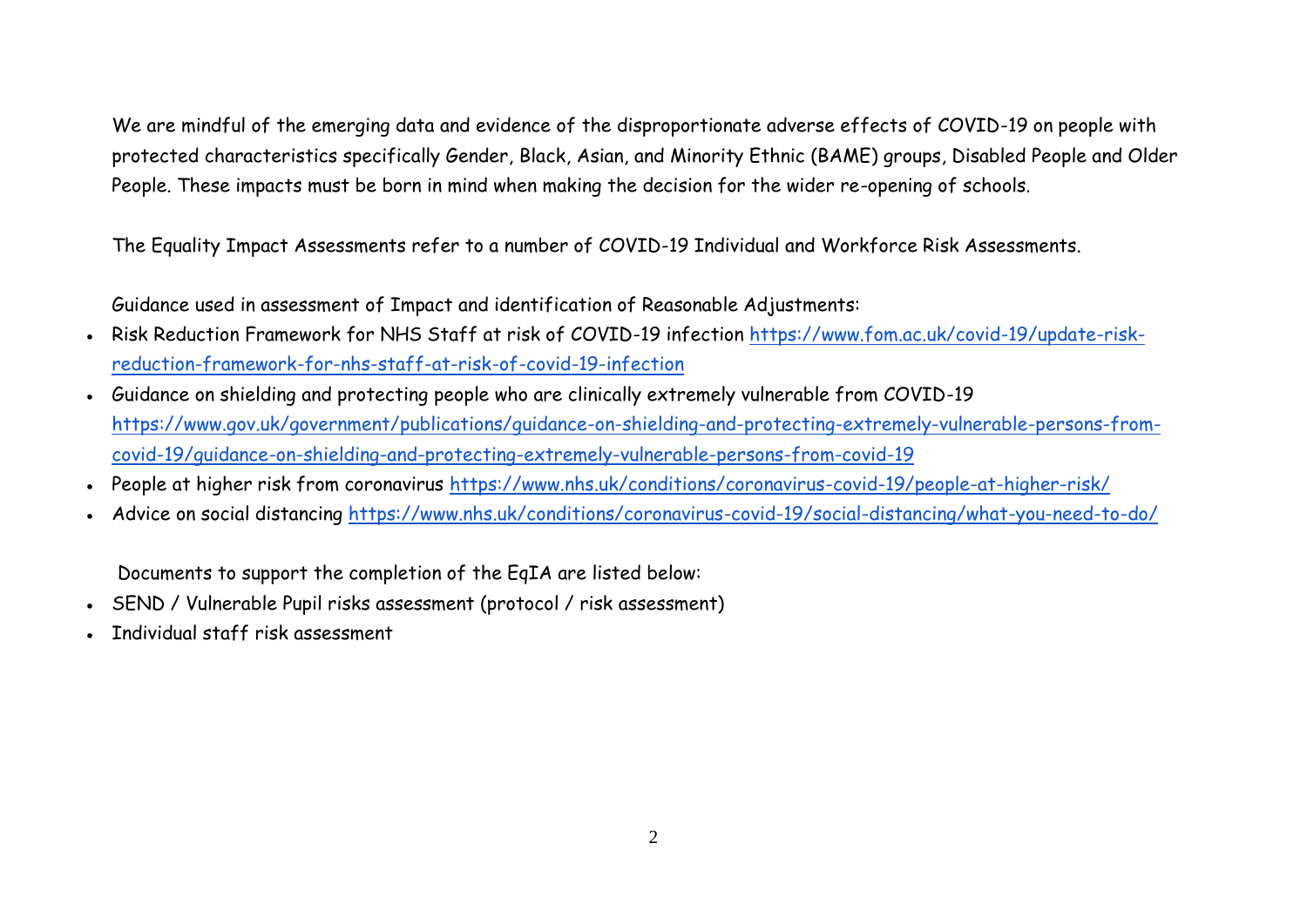**COVID-19: Equality impact assessment – Pupils**

| Policy or Decision             | COVID-19: School wider-opening:<br>Individuals with increased<br>vulnerability to infection or poorer<br>outcomes from COVID-19 | Assessment conducted<br>by - name:      | Heidi Elks  |
|--------------------------------|---------------------------------------------------------------------------------------------------------------------------------|-----------------------------------------|-------------|
| School Name:                   | Newton Solney C of E Infant School                                                                                              | Assessment conducted<br>by - job title: | Headteacher |
| Covered by this<br>Assessment: | Pupils                                                                                                                          | Assessment date:                        | 01/09/2021  |

| Groups with protected<br>characteristics | It is assessed that this<br>decision could have a: |                      |                              | <b>Impact Comments:</b> | Reasonable<br>Adjustments<br>Identified: | Negative Impact:<br>Please provide details<br>as to why reasonable |
|------------------------------------------|----------------------------------------------------|----------------------|------------------------------|-------------------------|------------------------------------------|--------------------------------------------------------------------|
|                                          | Positiv<br>e<br>Impac                              | Neutr<br>αI<br>Impac | Negati<br><b>ve</b><br>Impac |                         |                                          | adjustments are not<br>being made                                  |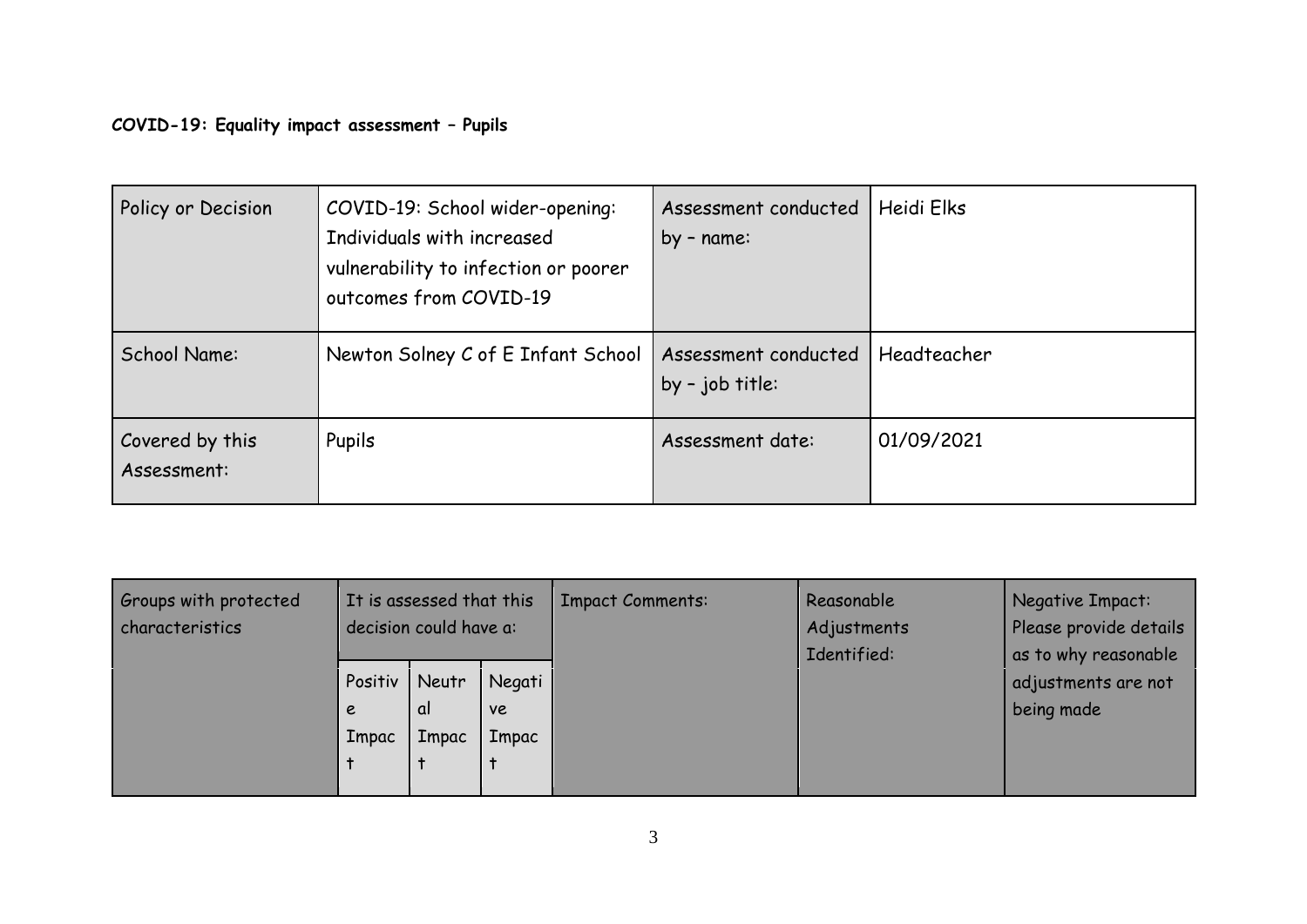| Age (Adults only) |  |         | Not applicable for this<br>assessment                                                                                                                                                                                                                                                                                                                                                                                                                                                             | Not applicable                                                                                                                                                                                                                                                                                                                                                                                                                                        | Not applicable                                                     |
|-------------------|--|---------|---------------------------------------------------------------------------------------------------------------------------------------------------------------------------------------------------------------------------------------------------------------------------------------------------------------------------------------------------------------------------------------------------------------------------------------------------------------------------------------------------|-------------------------------------------------------------------------------------------------------------------------------------------------------------------------------------------------------------------------------------------------------------------------------------------------------------------------------------------------------------------------------------------------------------------------------------------------------|--------------------------------------------------------------------|
| Disability        |  | $\sf X$ | a. High Risk - 'Clinically<br>Extremely<br>Vulnerable:<br>Identified specific<br>medical conditions<br>have been identified<br>as placing someone at<br>greatest risk of<br>severe illness from<br>coronavirus.<br>b. Moderate Risk -<br>$b_{1}$<br>'Clinically Vulnerable':<br>Identified health<br>conditions have been<br>identified as placing<br>someone at higher<br>risk of severe illness<br>from coronavirus.<br>c. Other - Do not fall<br>into one of the above<br>categories, however, | Pupils within this<br>α.<br>category will have<br>been contacted by<br>the NHS and<br>advised with<br>regards to shielding<br>requirements.<br>These pupils will be<br>provided with study<br>to be carried out<br>from home.<br>b. Pupils within this<br>category have been<br>advised by the<br>NHS/government to<br>follow advice on<br>social distancing.<br>These pupils will be<br>provided with study<br>to be carried out<br>from home unless | Not Applicable - all<br>reasonable<br>adjustments will be<br>made. |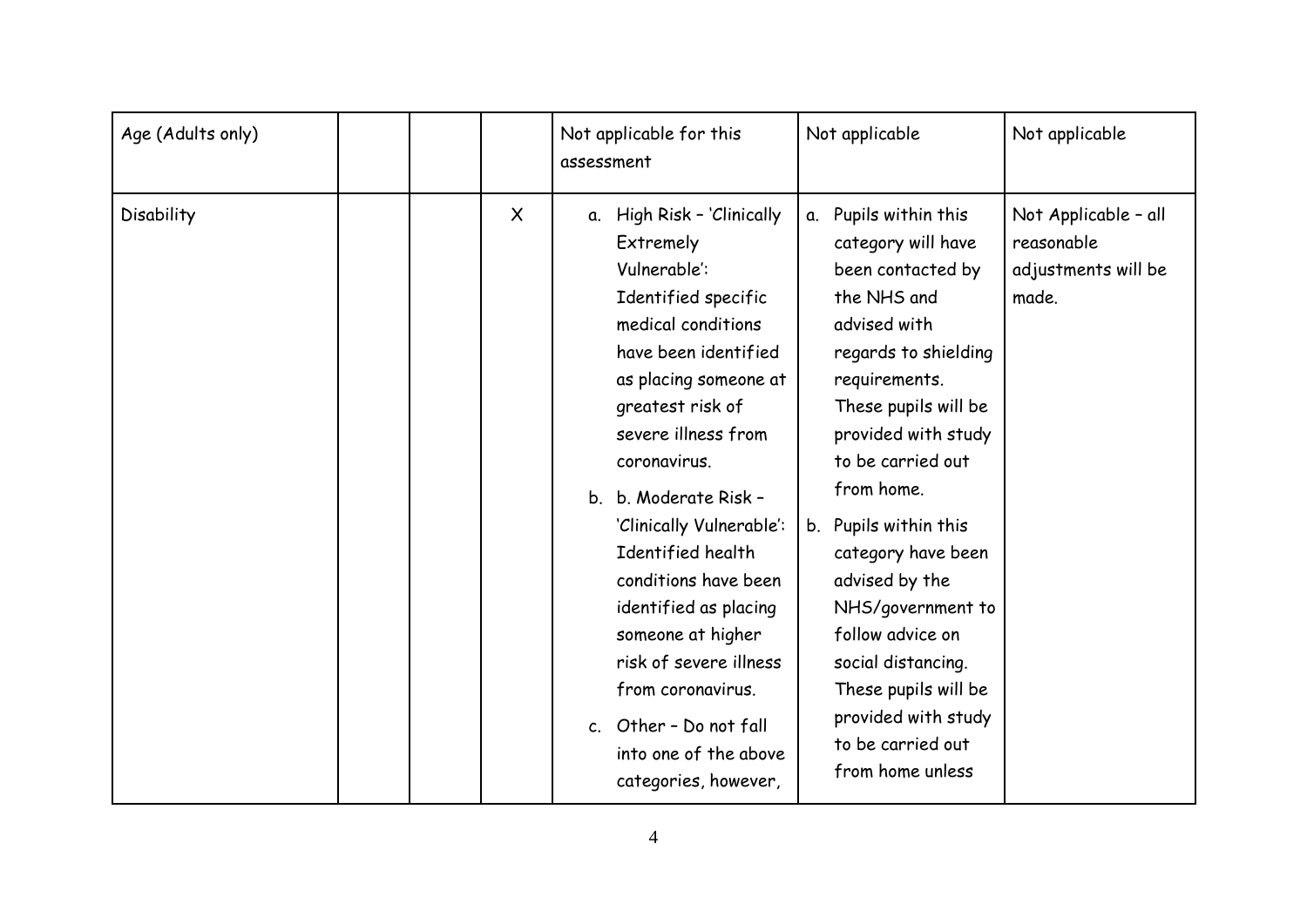|  | have received<br>medical advice to<br>remain at home.<br>d. Disability which is<br>the subject of<br>reasonable<br>adjustments<br>e. Reopening schools to<br>children with special<br>educational needs<br>could increase their<br>access to school<br>based support. | c. Pupils within this<br>category will<br>from their GP<br>pupils, a risk<br>required.<br>should be<br>undertaken if<br>required.<br>should be<br>undertaken if | stringent social<br>distancing measures<br>are possible, and<br>they/their parents<br>agree to a return.<br>provide a letter<br>confirming advice.<br>If it is possible to<br>attend school these<br>assessment should<br>be undertaken if<br>d. A risks assessment<br>e. A risks assessment |  |
|--|-----------------------------------------------------------------------------------------------------------------------------------------------------------------------------------------------------------------------------------------------------------------------|-----------------------------------------------------------------------------------------------------------------------------------------------------------------|----------------------------------------------------------------------------------------------------------------------------------------------------------------------------------------------------------------------------------------------------------------------------------------------|--|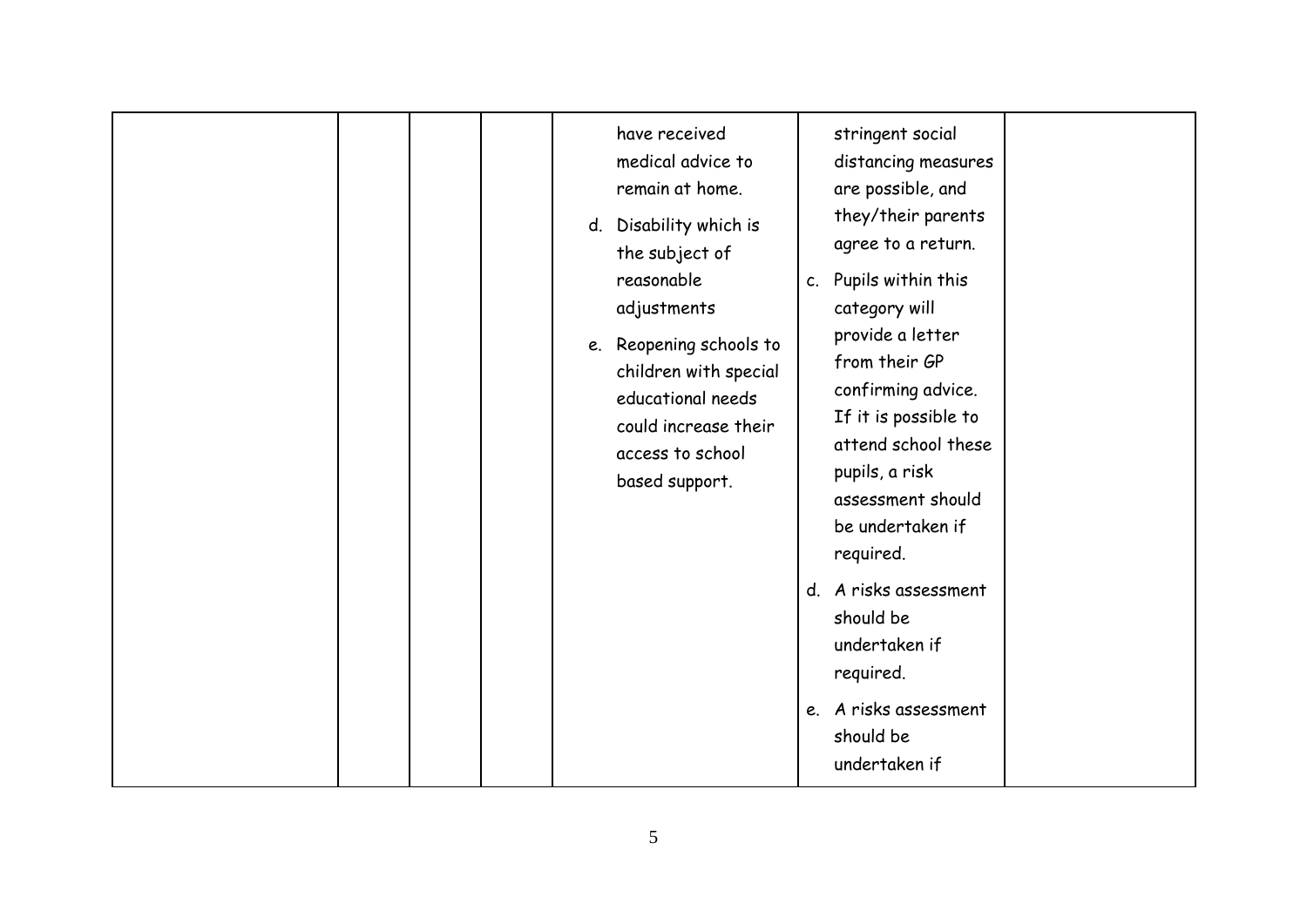|                                   |                           |              |                                                                                                                 | required.                                               |                                                                    |
|-----------------------------------|---------------------------|--------------|-----------------------------------------------------------------------------------------------------------------|---------------------------------------------------------|--------------------------------------------------------------------|
| Gender reassignment               | $\boldsymbol{\mathsf{X}}$ |              | No evidence of impact                                                                                           | Not required                                            | Not required                                                       |
| Marriage and civil<br>partnership | $\times$                  |              | No evidence of impact                                                                                           | Not required                                            | Not required                                                       |
| Race                              |                           | $\mathsf{X}$ | Current evidence that<br>ethnicity of a BAME<br>background may be<br>associated with increased<br>vulnerability | A Pupil Risk<br>Assessment may need<br>to be completed. | Not Applicable - all<br>reasonable<br>adjustments will be<br>made. |
| Religion or belief                | $\boldsymbol{\mathsf{X}}$ |              | No evidence of impact                                                                                           | Not required                                            | Not required                                                       |
| Sex                               |                           | $\sf X$      | Current evidence of males<br>being at higher risk of being<br>admitted to hospital.                             | A Pupil Risk<br>Assessment may need<br>to be completed. | Not Applicable - all<br>reasonable<br>adjustments will be<br>made. |
| Sexual orientation                | $\boldsymbol{\mathsf{X}}$ |              | No evidence of impact                                                                                           | Not required                                            | Not required                                                       |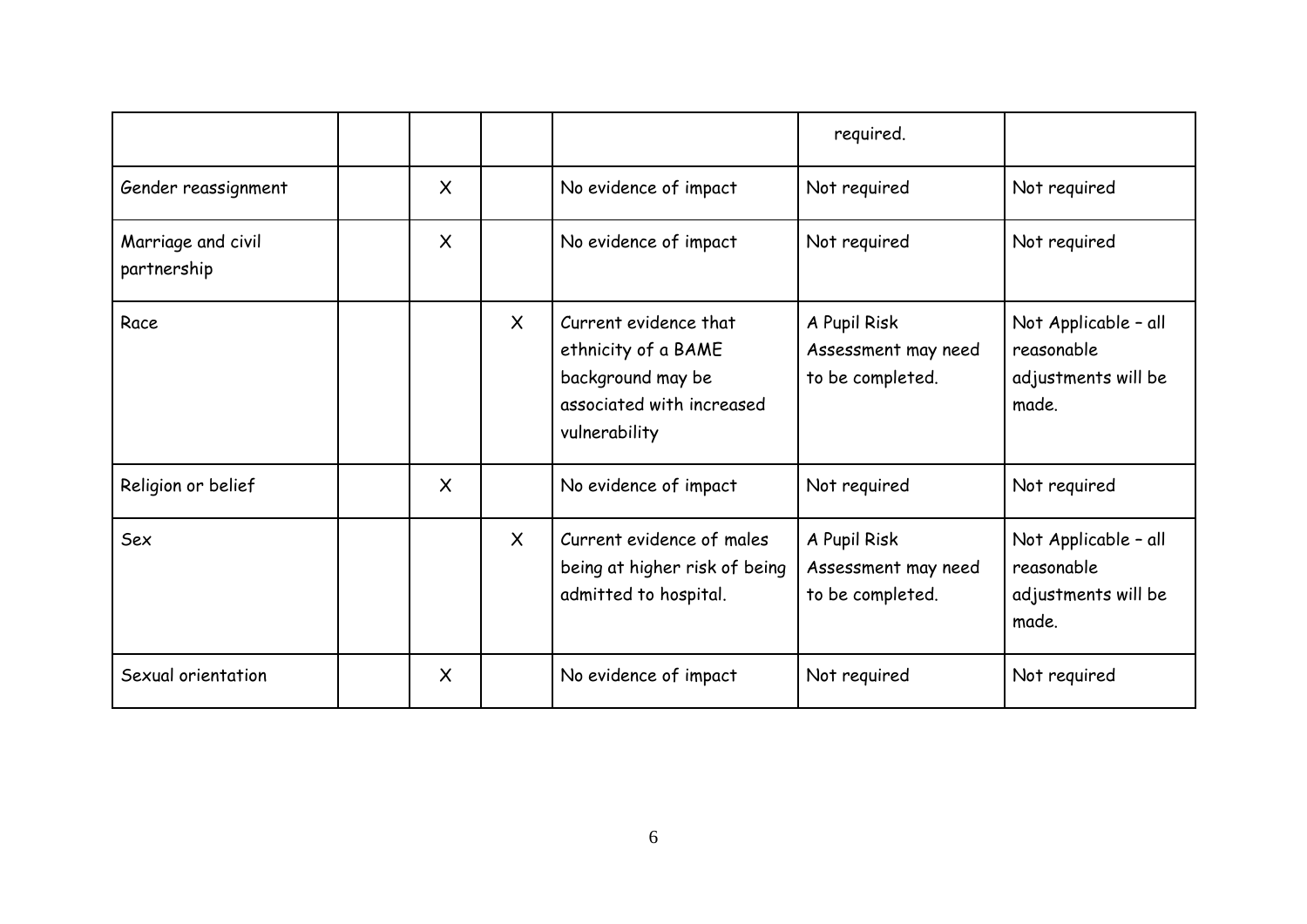## **COVID-19: Equality impact assessment – Staff**

| Policy or Decision             | COVID-19: School wider-opening:<br>Individuals with increased<br>vulnerability to infection or poorer<br>outcomes from COVID-19 | Assessment conducted<br>by - name:      | Heidi Elks  |
|--------------------------------|---------------------------------------------------------------------------------------------------------------------------------|-----------------------------------------|-------------|
| School Name:                   | Newton Soney C of E Infant School                                                                                               | Assessment conducted<br>by - job title: | Headteacher |
| Covered by this<br>Assessment: | Staff                                                                                                                           | Assessment date:                        | 01/09/2021  |

| Groups with protected<br>characteristics | It is assessed that this<br>decision could have a: |                      |                              | <b>Impact Comments:</b> | Reasonable<br>Adjustments<br>Identified: | <b>Negative Impact:</b><br>Please provide details<br>as to why reasonable |
|------------------------------------------|----------------------------------------------------|----------------------|------------------------------|-------------------------|------------------------------------------|---------------------------------------------------------------------------|
|                                          | Positiv<br>e<br>Impac                              | Neutr<br>αI<br>Impac | Negati<br><b>ve</b><br>Impac |                         |                                          | adjustments are not<br>being made                                         |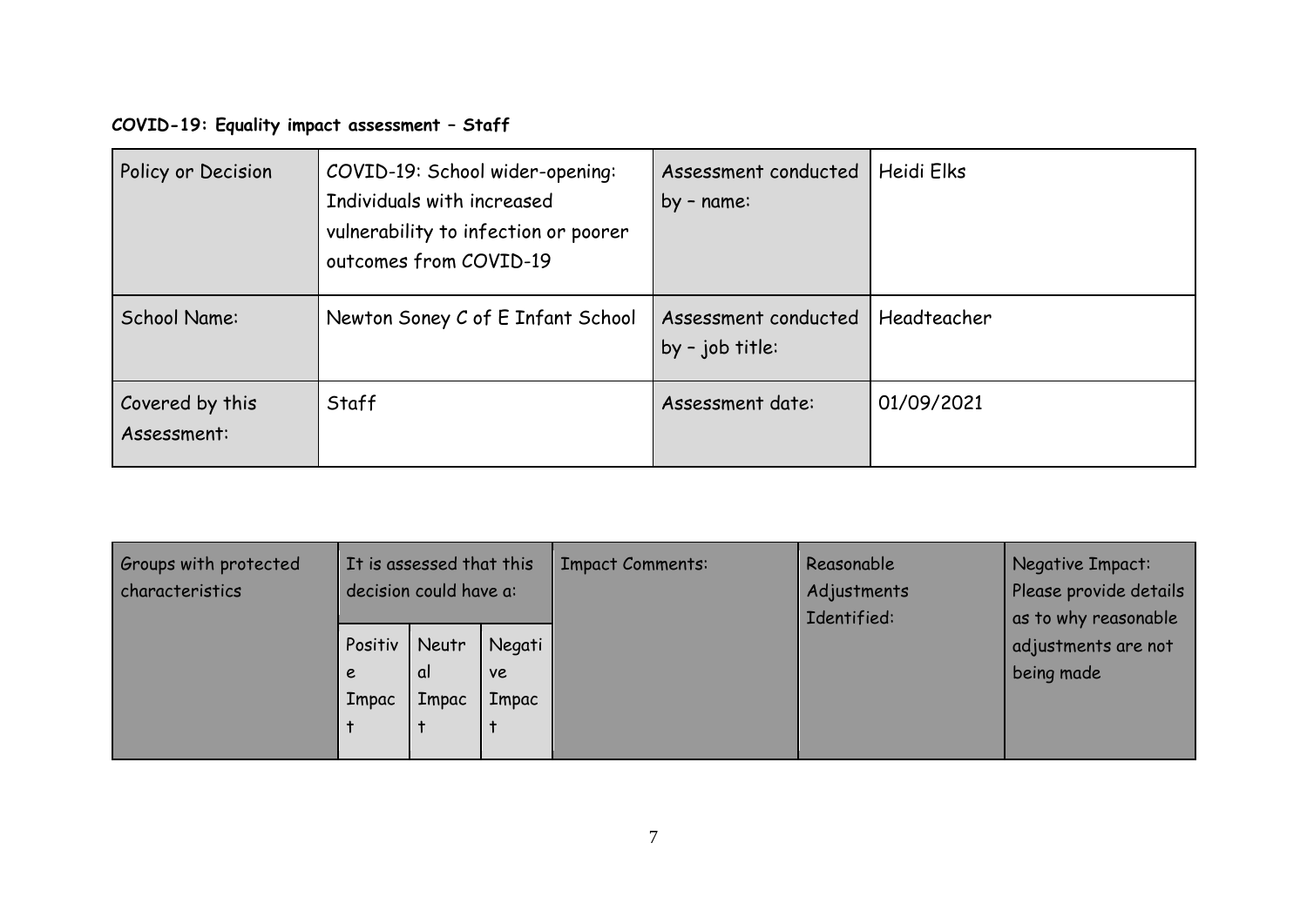| Age (Adults only) |  | $\sf X$ | a. Moderate Risk -<br>'Clinically Vulnerable'<br>- those aged over 70.<br>b. Current evidence<br>that those aged over<br>50 of BAME<br>ethnicity, particularly<br>those with<br>comorbidities, may be<br>associated with<br>increased<br>vulnerability.<br>c. Current evidence<br>that those aged over<br>60 of White<br>European ethnicities, | a. Staff within this<br>category have been<br>advised by the<br>NHS/government to<br>follow advice on<br>social distancing.<br>These staff should<br>work from home<br>unless this is not an<br>option, stringent<br>social distancing<br>measures are<br>possible. An<br>individual staff risk<br>assessment is<br>completed to<br>determine this. | Not Applicable - all<br>reasonable<br>adjustments will be<br>made. |
|-------------------|--|---------|------------------------------------------------------------------------------------------------------------------------------------------------------------------------------------------------------------------------------------------------------------------------------------------------------------------------------------------------|-----------------------------------------------------------------------------------------------------------------------------------------------------------------------------------------------------------------------------------------------------------------------------------------------------------------------------------------------------|--------------------------------------------------------------------|
|                   |  |         | may be associated<br>with increased<br>vulnerability.                                                                                                                                                                                                                                                                                          | b. An individual staff<br>risk assessment is<br>completed<br>dependent upon<br>cumulative                                                                                                                                                                                                                                                           |                                                                    |
|                   |  |         |                                                                                                                                                                                                                                                                                                                                                | vulnerability and job<br>role.                                                                                                                                                                                                                                                                                                                      |                                                                    |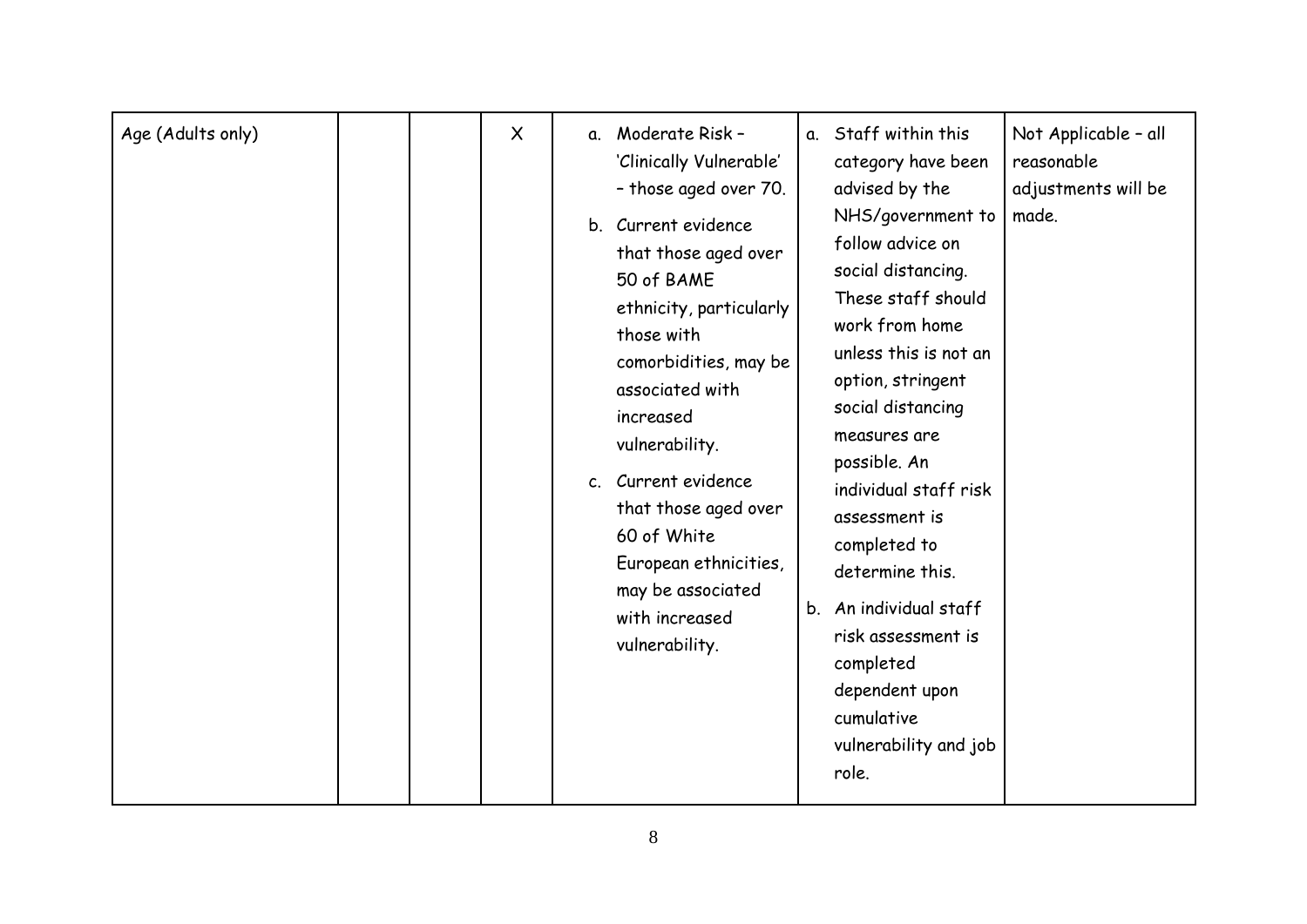|            |          |         |                                                                                                                                                                                                                                                                                                                                                                  | c. An individual staff<br>risk assessment is<br>completed<br>dependent upon<br>cumulative<br>vulnerability and job<br>role.                                                                                                                                                                                                            |                                                                    |
|------------|----------|---------|------------------------------------------------------------------------------------------------------------------------------------------------------------------------------------------------------------------------------------------------------------------------------------------------------------------------------------------------------------------|----------------------------------------------------------------------------------------------------------------------------------------------------------------------------------------------------------------------------------------------------------------------------------------------------------------------------------------|--------------------------------------------------------------------|
| Disability | $\times$ | $\sf X$ | High Risk - 'Clinically<br>α.<br>Extremely<br>Vulnerable':<br>Identified specific<br>medical conditions<br>have been identified<br>as placing someone at<br>greatest risk of<br>severe illness from<br>coronavirus.<br>b. Moderate Risk -<br>'Clinically Vulnerable':<br>Identified health<br>conditions have been<br>identified as placing<br>someone at higher | a. Staff within this<br>category will have<br>been contacted by<br>the NHS and<br>advised with<br>regards to shielding<br>requirements.<br>These staff will be<br>provided with work<br>that can be carried<br>out from home.<br>b. Staff within this<br>category have been<br>advised by the<br>NHS/government to<br>follow advice on | Not Applicable - all<br>reasonable<br>adjustments will be<br>made. |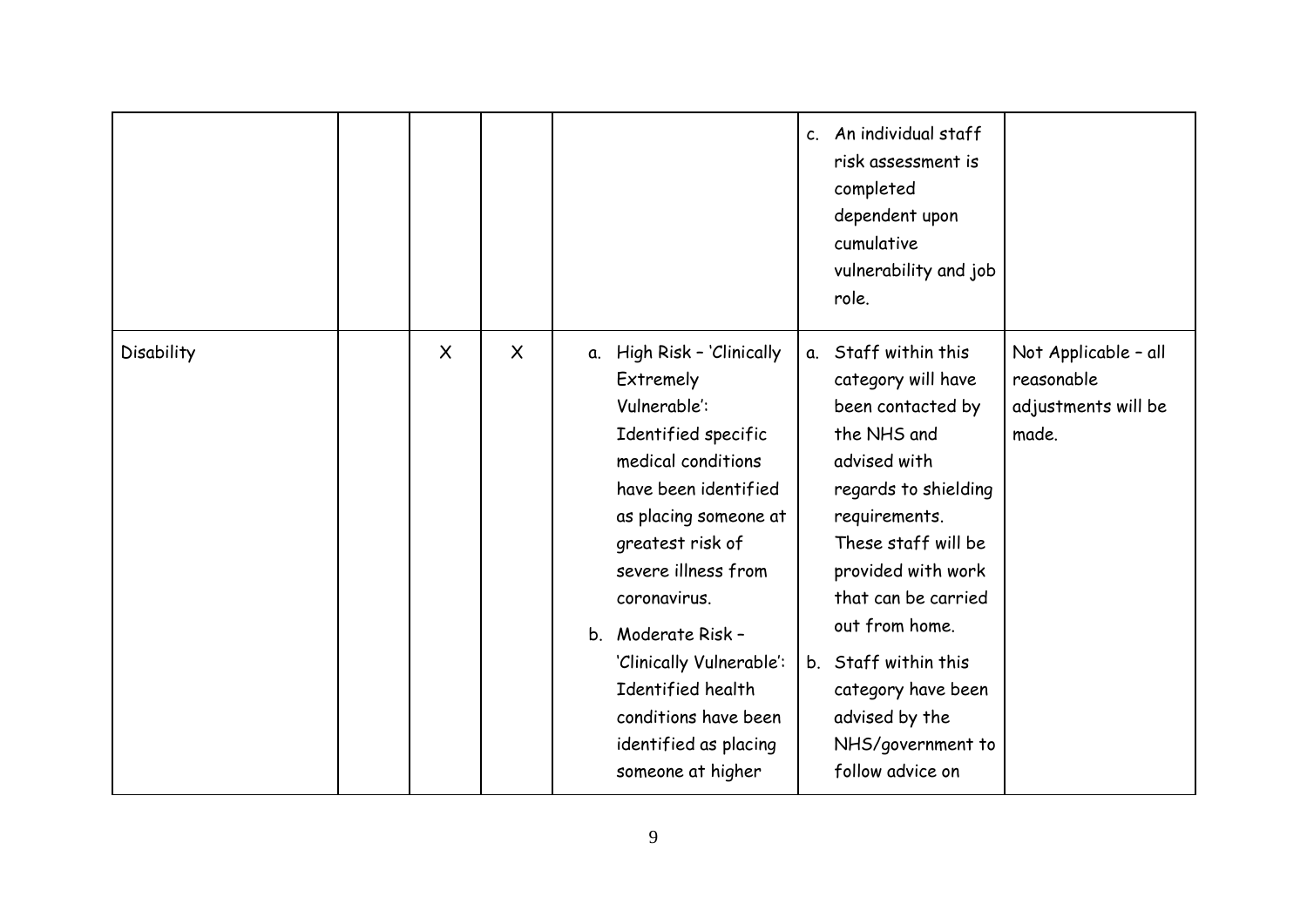| d. | risk of severe illness<br>from coronavirus.<br>c. Other - Do not fall<br>into one of the above<br>categories, however,<br>have received<br>medical advice to<br>remain at home.<br>Disability which is<br>the subject of<br>reasonable | social distancing.<br>These staff should<br>work from home<br>unless this is not an<br>option, stringent<br>social distancing<br>measures are<br>possible. An<br>individual staff risk<br>assessment is<br>completed to<br>determine this.               |  |
|----|----------------------------------------------------------------------------------------------------------------------------------------------------------------------------------------------------------------------------------------|----------------------------------------------------------------------------------------------------------------------------------------------------------------------------------------------------------------------------------------------------------|--|
|    | adjustments                                                                                                                                                                                                                            | c. Staff within this<br>category will<br>provide a letter<br>from their GP<br>confirming advice.<br>If it is possible to<br>attend work these<br>staff will have an<br>individual staff risk<br>assessment.<br>d. These staff will<br>have an individual |  |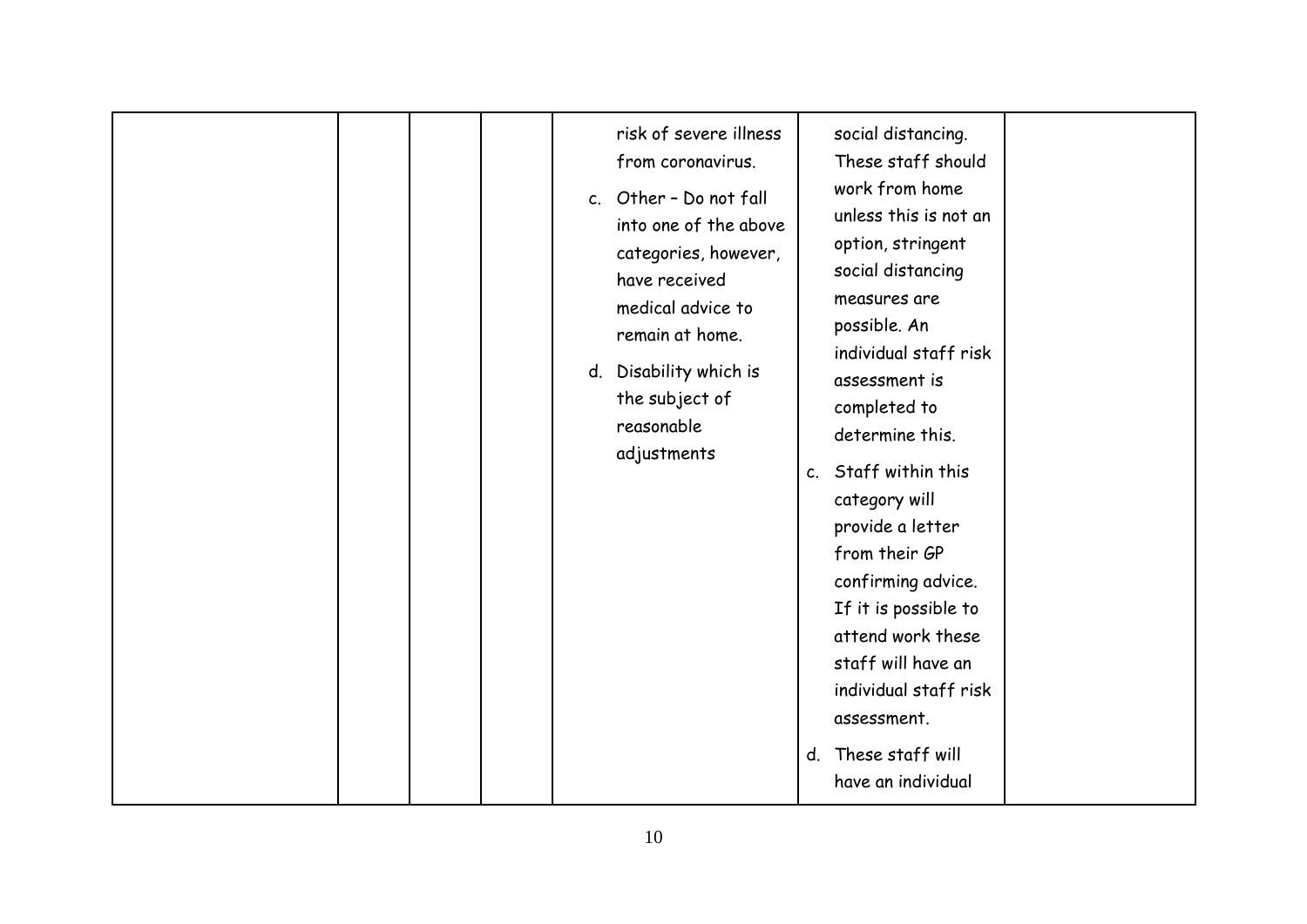|                                   |          |              |                                                         | staff risk<br>assessment<br>completed.                                                                                                                                                                                                                                                                                                        |                                                                    |
|-----------------------------------|----------|--------------|---------------------------------------------------------|-----------------------------------------------------------------------------------------------------------------------------------------------------------------------------------------------------------------------------------------------------------------------------------------------------------------------------------------------|--------------------------------------------------------------------|
| Gender reassignment               | $\times$ |              | No evidence of impact                                   | Not required                                                                                                                                                                                                                                                                                                                                  | Not required                                                       |
| Marriage and civil<br>partnership | $\times$ |              | No evidence of impact                                   | Not required                                                                                                                                                                                                                                                                                                                                  | Not required                                                       |
| Pregnancy and maternity           |          | $\mathsf{X}$ | Moderate Risk - 'Clinically<br>Vulnerable' - Pregnancy. | Staff within this<br>category have been<br>advised by the<br>NHS/government to<br>follow advice on social<br>distancing. These staff<br>should work from home<br>unless this is not an<br>option and stringent<br>social distancing<br>measures are possible.<br>An individual staff risk<br>assessment is<br>completed to determine<br>this. | Not Applicable - all<br>reasonable<br>adjustments will be<br>made. |